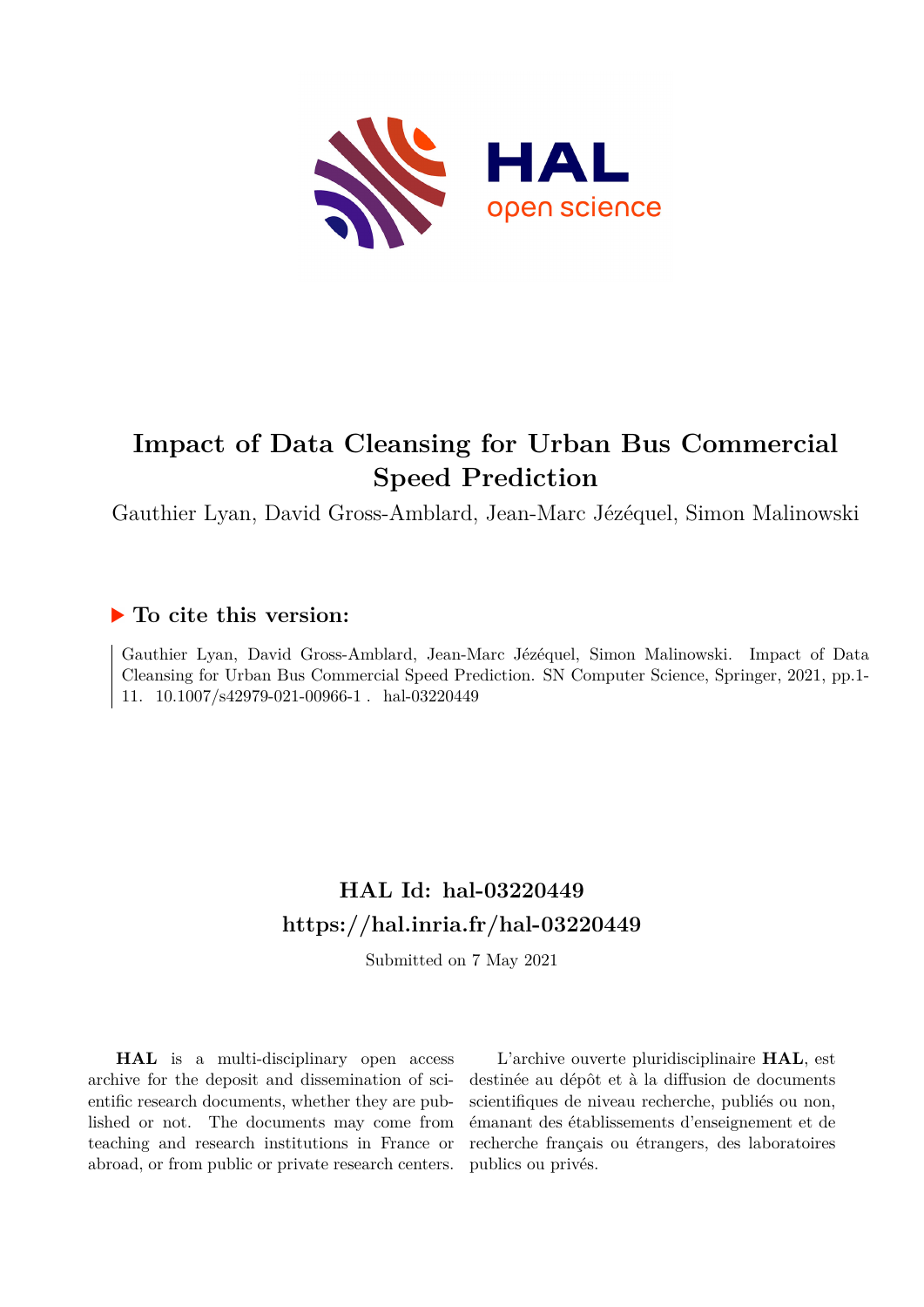# Impact of Data Cleansing for Urban Bus Commercial Speed Prediction

Gauthier LYAN · David GROSS-AMBLARD · Jean-Marc JEZEQUEL · Simon MALINOWSKI

Received: 26 April 2020 / Accepted: 4 March 2021

Abstract Public Transportation Information Systems (PTIS) are widely used for public bus services amongst cities in the world. These systems gather information about trips, bus stops, bus speeds, ridership, etc. This massive data is an inviting source of information for machine learning predictive tools. However, it most often suffers from quality deficiencies, due to multiple data sets with multiple structures, to different infrastructures using incompatible technologies, to human errors or hardware failures. In this paper, we consider the impact of data cleansing on a classical machine-learning task: predicting urban bus commercial speed. We show that simple, transport specific business and quality rules can drastically enhance data quality, whereas more sophisticated rules may offer little improvements despite a high computational cost.

Keywords prediction  $\cdot$  machine learning  $\cdot$  data cleansing  $\cdot$  public transportation

# 1 Introduction

Current Public Transportation Information Systems (PTIS) produce a huge amount of heterogeneous data on a daily or even real-time basis. For example, smartcard systems, on-board bus units (AVLs<sup>1</sup>), schedule, referential, and real time radio bus monitoring systems are a gold mine to manage the bus network, useful to understand how it works and what to act on to improve it. For example, the average trip travel time, the schedule, the amount of km per year, the average bus stop spacing, etc. can be considered as inputs that, when properly processed, help the creation of service quality indicators for bus networks [7, 6, 5].

Many organizations are thus interested in trying to apply machine learning techniques to a wide part of their PTIS. These could be used to predict local and global behavior of the network, such as arrival time for each station [11], ridership [8] or even to elaborate what-if scenarios when considering road works or network enhancements.

However, the results of any prediction task may be inaccurate, due to omissions and errors in the input data set. PTIS are a typical example of error prone systems, for numerous reasons [10, 12]. PTIS are made of many independent software and hardware that (try to) communicate using different, ad hoc protocols. Bus fleet are composed of hundreds of buses that embed numerous sensors and wireless communication systems that can fail. Risks of data loss come from the wireless communication system, the embedded hardware on buses and the number of buses in the fleet that have a variety of hardware to maintain. That variety increases the risk of errors, but also makes it difficult to identify the exact source of the error when it happens. Overall, cleansing this heterogeneous data is costly [13].

In this paper, we investigate the question of data cleansing for a typical machine learning task in PTIS: predicting bus commercial speed. We ground our analysis on the PTIS of Keolis Rennes that exploits the bus network of the city of Rennes, France, yielding 18GB of data per year.

In this specific domain, little is known [10,1] about the amount of effort one has to make to obtain accurate predictions. We consider a global data cleansing strategy with various levels of quality, ranging from easy/cheap

- S. MALINOWSKI E-mail: simon.malinowski@irisa.fr
	- <sup>1</sup> Automatic Vehicle Location

G. LYAN

E-mail: gauthier.lyan@keolis.com

D. GROSS-AMBLARD

E-mail: david.gross amblard@irisa.fr

J.M JEZEQUEL E-mail: jean-marc.jezequel@irisa.fr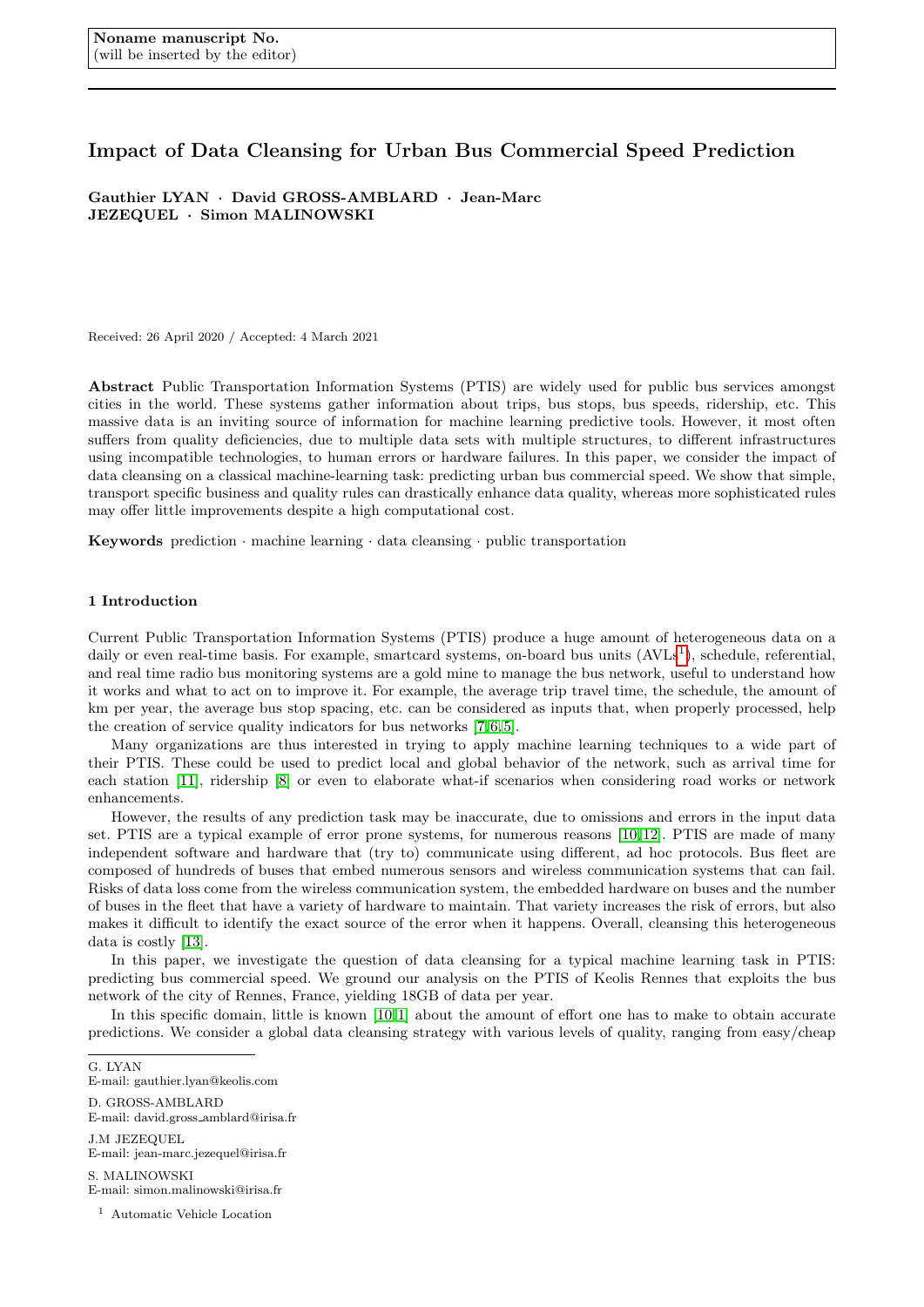ones to computational intensive ones, and observe their impact on prediction quality. We demonstrate experimentally that cleansing is mandatory, but also that a complete alignment/completion of all the available data sets, involving data synchronization and complex joins, is of little interest. More precisely, our contributions are the following:

- We define a datalake gathering all the information from the operation PTIS of Keolis, for a middle-size metropolis, Rennes, in France (730k inhabitants)
- We identify the errors in this datalake
- We present a dedicated data cleansing strategy capable of yielding different levels of data quality
- We evaluate the resulting commercial speed prediction precision on several, real size data sets.

The rest of this paper is organized as follows. In Section 2, we present the information system and the data sets we got from Keolis Rennes. In Section 3 we explain the various kinds of transformation and cleansing we can apply on the data. In Section 4 we compare the results of commercial speed predictions on two of our data sets with different level of data quality. In Section 5 we discuss the results and expose our threats to validity. Section 6 presents the related work before we conclude.

# 2 Data sources

Taking the Keolis Rennes example, we gathered data on a 6 months period between early July 2018 and late January 2019. The data collected are based on the bus network which contains 116 bus lines.

We had access to three data sets from the PTIS's AVL system of Keolis Rennes:

- 1. The referential and schedule: REF
- 2. The on-board central units data set: OCU
- 3. The radio real-time monitoring data set: RT.

The referential data set (REF) contains topological information over time. It describes the network as an oriented graph in which vertices are bus stops and edges are inter-points. An inter-point is a path between two bus stops. Bus lines are defined as paths through inter-points within the network graph. The schedule contains temporal information about the bus services, e.g scheduled time of arrival at bus stops over time. The referential and schedule volume of data per year is usually around 1 GB.

The on-board central units data set (OCU) contains a posteriori data. It is the record of bus trips structured as a table in which each row is a record of metrics of a bus serving an inter-point (or inter-stop), at a given instant. On-board sensors provide the data of this data set, hence it is expected to be accurate, but for reasons explained above, it is also incomplete and full of errors. It provides meta data such as bus, line, schedule information and metrics like commercial speed, travel time, traveled distance, etc. Most sensitive among these for contractual reasons, the commercial speed is the speed of the bus between two points, including travel time and dwell time at the origin point [7]. The OCU data set is made of 35 fields and represents around 10GB of data per year with daily file sizes varying between 9 to 40 MB.

Some of the missing data from the OCU data set however could be inferred from the radio real-time monitoring data set (that collects real time data by radio). Indeed, RT contains 13% more recordings than OCU.

The radio real-time data set (RT) is an historized data set. It is the record of real-time data traveling through  $TETRA<sup>2</sup>$ : it contains data that is somehow a duplicate of the data from the on-board units data set. However since it is a monitoring data set with a 20 seconds period, it only contains temporal information with little meta data, making it poorer, less precise and harder to use than OCU. Yet they are compatible with one another.

The RT data set has 20 fields and represent around 7GB of data per year with daily file sizes varying between 5 to 35 MB.

It is worth noting that both RT and OCU data sets contain commercial and deadhead trips. A bus trip is commercial when the bus is transporting passengers within a bus line service. Deadheads are network management trips that do not transport people, e.g trips between a deposit and the origin terminal of a bus line. This means that any kind of trip can be analyzed using these data sets.

# 3 Data Cleansing Strategy

In the OCU data set, readings for which bus speed was lower than 1 km/h or higher than the legal speed limit of 70 km/h, which respectively are low speed limit we defined and legal maximum speed for buses in France, can represent up to 5.4% of the data of OCU. Such information is absent from the RT data set that contains no metrics.

Still, considering the richer information available in OCU, it appears that it is the only production data set we have that can directly be used as a source for prediction tasks. To evaluate how much error correction is needed before prediction can be done efficiently, we ran 4 experiments, with the following data sets:

<sup>2</sup> Terrestrial Trunked Radio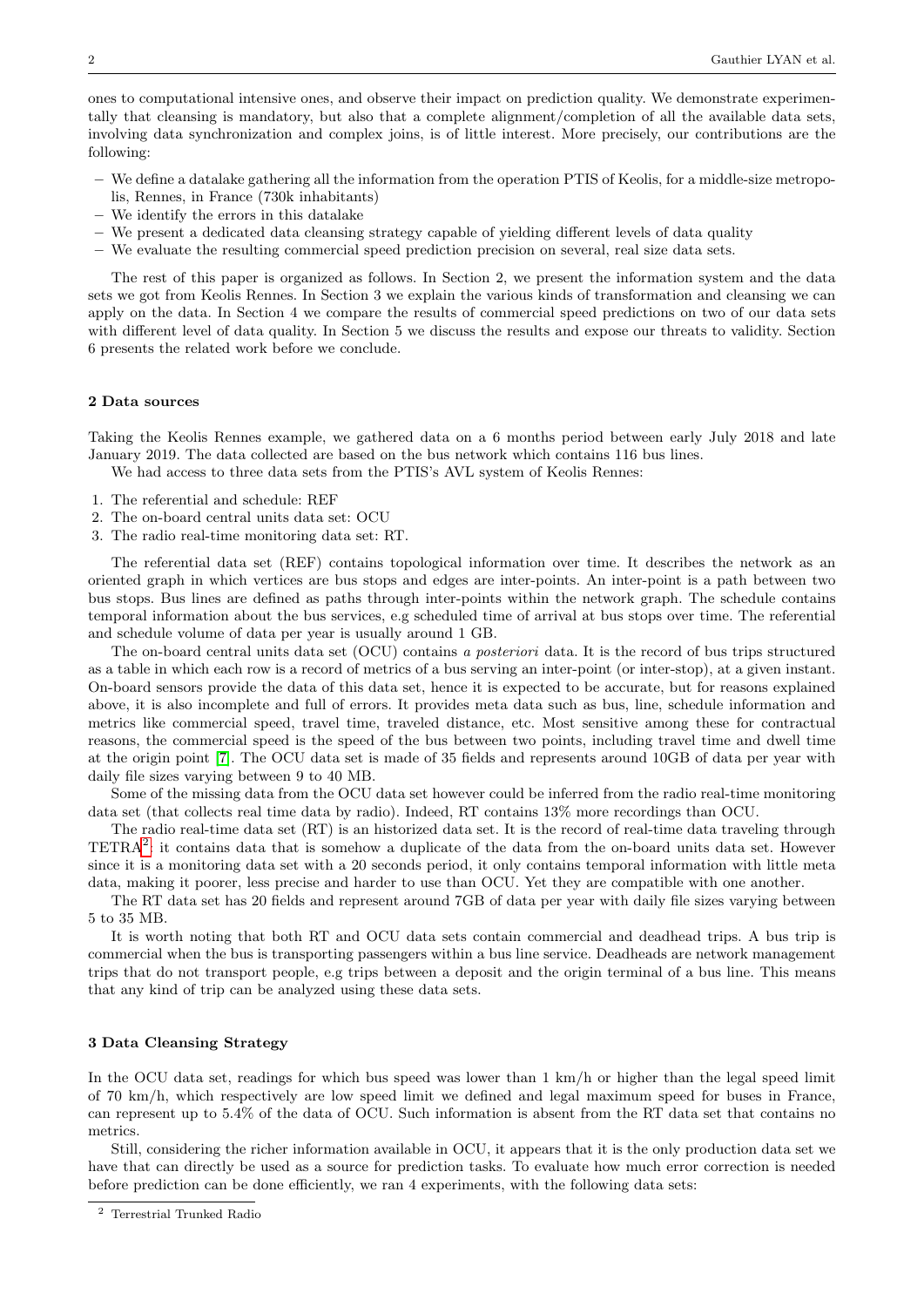- H0) raw OCU
- H1) Cleaned OCU, by applying business rules:
	- Illegitimate bus speed  $\left(\frac{\text{2} \ln(n \cdot h)}{h} \right)$  are deleted
	- null meta-data values that cannot be inferred are deleted

– H2) Inter-Points

- Enriching OCU by merging with RT to complete missing timestamps for stop arrival and stop departure recordings
- Joining with REF to update empty distances and add meta-data
- Identifying and isolating trips to infer primary keys (trip departure, bus line, ...)
- Recomputing commercial speed metrics with the new raw values

Building this data set is costly because RT does have little metadata. Hence meta data such as starting hour of each trip, trip identification, etc must be inferred "trip by trip", making N computing tasks with N being the number of trips to recompute. Table 1 shows an overview of the process on a sample of data for a trip of the bus line 51. It shows that the base OCU data set is rich and ordered while base RT is poor and messy. Base RT needs to be ordered to extract individual trips and process them. Then the trips primary keys that include different fields such as trip departure information are rebuilt according to the minimum stop order within the trip, allowing the identification of missed trip starts (delayed or unplanned). Finally, the resulting enriched RT is merged with base OCU, keeping data from base OCU when it is valid.

– H3) Cleaned H2 using the same rules as H1.

H0 and H2 data sets are available [here](https://github.com/Tritbool/STAR_datasets)<sup>3</sup> in an anonymized and reduced version, in order to make the experiment reproducible.

# 4 Quality Experiments

### 4.1 Experimental setting

Table 2 shows the statistics and data quality variation of H0, H1, H2 and H3 data sets. It contains statistics about the bus network (i.e every inter-points in each data set) such as the total population of the data set (number of recordings), average commercial speed, commercial speed standard deviation, minimum and maximum commercial speed metrics in the data set (outliers), commercial speed error percentage (metrics that are under 1 km/h or over 70 km/h), number of identified inter-points in the data set and their average number of recordings.

Finally, this table contains the number of inter-points that are common to H0, H1, H2 and H3, that is the inter-points core we will use for the study.

Below is the global population variation. In accordance with Table 2, H2 and H3 are more populated than H0, and H1 and filtering a data set reduces the population of the resulting data set in all the cases.

- $-$  H0  $\rightarrow$  H1 : 5,434 %
- $H2 \rightarrow H3 : -2,616 \%$
- $H1 \rightarrow H3 : + 7,29 \%$

All of the data cleansing steps were done using a 4 cores 8 threads CPU @ 3.0 GHz with 32GB of ram @ 2933 MHz laptop running a 64 bits version of Ubuntu 19.04

- Preparing a sample of H0 or H1 data for a single day takes less than 5 minutes of computing and manual manipulations.
- Preparing a sample of H2 or H3 data for a single day takes around 2 hours of computing, involving a bottleneck of 1h+ for the RT preparation before merging with OCU.

### 4.2 Commercial speed prediction experiments

As set in the introduction, our stated goal is to measure the impact of data quality level on the prediction models's precision.

For H0, H1, H2 and H3 we learn and predict bus commercial speed over 3119 common inter-stations given built-in features:

- Bus line ID
- Type of day
- Period in the day
- Month in the year
- Holidays time

<sup>3</sup> https://github.com/Tritbool/STAR datasets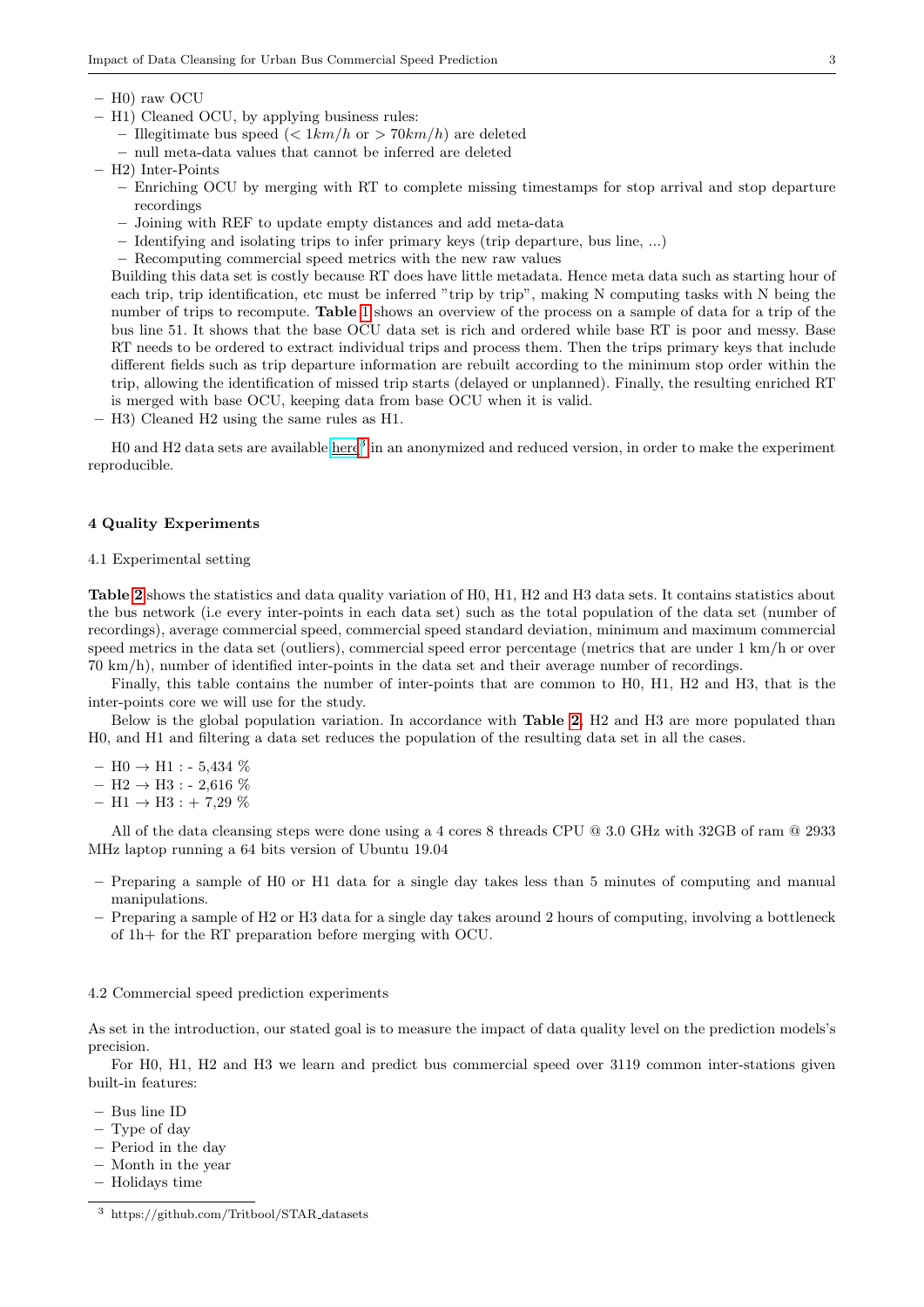#### Table 1 H2 Creation process overview

Base OCU (lost tuples, missing values, erroneous measures)

| line     | $time\_start$ | direction | $stop_id$ | previous_stop_id         | arrival                  | departure | $travel_time$ | distance | speed    | $\cdots$ |
|----------|---------------|-----------|-----------|--------------------------|--------------------------|-----------|---------------|----------|----------|----------|
|          |               |           |           |                          |                          |           |               |          |          | $\cdots$ |
|          |               |           |           |                          |                          |           |               |          |          | $\cdots$ |
| -51      | 17:34:00      |           | 1000      |                          | 17:36:32                 | 17:36:40  | 43            | 317      | 26.5     | $\cdots$ |
| -51      | 17:34:00      |           | 2346      | 1000                     | 17:37:41                 | 17:37:51  | 79            | 380      | 17.3     | $\cdots$ |
| 51       | 17:34:00      |           | 2347      | 2346                     | 17:38:55                 | 17:39:03  | 82            | 430      | 18.9     | $\cdots$ |
| -51      | 17:34:00      |           | 2356      | 2347                     | 17:42:18                 | 17:42:18  | 203           | 521      | 9.2      | $\cdots$ |
| -51      | 17:34:00      |           | 1981      | 2356                     | lost                     | lost      | 201           |          | 768.0    | $\cdots$ |
| $\cdots$ | $\cdots$      | $\cdots$  | $\cdots$  | $\cdots$                 | $\cdots$                 | $\cdots$  | $\cdots$      | $\cdots$ | $\cdots$ | $\cdots$ |
|          |               |           |           |                          |                          |           |               |          |          |          |
|          |               |           |           | $\overline{\phantom{a}}$ | $\overline{\phantom{a}}$ |           |               |          |          |          |

|              |           | Base RT |          |           |   |
|--------------|-----------|---------|----------|-----------|---|
| line         | direction | stop_id | arrival  | departure |   |
| 51           | A         | 1000    | 17:36:32 | 17:36:40  | . |
| 3            | R         | 3452    | 11:21:22 | 11:21:25  | . |
| 51           | A         | 2347    | 17:38:55 | 17:39:02  | . |
| 12           | A         | 1234    | 13:21:02 | 13:21:17  | . |
| 51           | A         | 4021    | 17:32:00 | 17:34:00  | . |
| $\mathbf{1}$ | R         | 1000    | 8:02:00  | 8:02:21   | . |
| 51           | A         | 1001    | 17:35:07 | 17:35:18  | . |
| 1            | A         | 1287    | 8:03:00  | 8:03:01   | . |
| 51           | A         | 2356    | 17:42:18 | 17:42:18  | . |
| 51           | A         | 2346    | 17:37:41 | 17:37:55  | . |
| 51           | A         | 1981    | 17:42:52 | 17:43:01  | . |
| .            | .         |         | .        | .         |   |
|              |           |         |          |           |   |

**Enriched RT** (requires to locate  $\&$  synchronize trips using REF database)

| line     | $time\_start$ | direction | stop_id  | order          | arrival  | departure | travel_time | distance     | $\cdots$ |
|----------|---------------|-----------|----------|----------------|----------|-----------|-------------|--------------|----------|
|          | 8:02:00       | A         | 3657     |                | 8:02:00  | 8:02:21   | 0           | $\left($     | $\cdots$ |
|          | 8:03:00       | R         | 1287     | 4              | 8:03:00  | 8:03:01   | $-1$        | 457          | $\cdots$ |
| 3        | 11:00:00      | R         | 3452     | 16             | 11:21:22 | 11:21:25  | 77          | 298          | $\cdots$ |
| 51       | 17:34:00      | A         | 4021     |                | 17:32:00 | 17:34:00  | $\Omega$    | $\mathbf{0}$ | $\cdots$ |
| 51       | 17:34:00      | A         | 1001     | $\overline{2}$ | 17:35:07 | 17:35:18  | 78          | 316          | $\cdots$ |
| 51       | 17:34:00      | A         | 1000     | 3              | 17:36:32 | 17:36:40  | 43          | 317          | $\cdots$ |
| 51       | 17:34:00      | A         | 2346     | 4              | 17:37:41 | 17:37:55  | 49          | 267          | $\cdots$ |
| 51       | 17:34:00      | A         | 2347     | 5              | 17:38:55 | 17:39:02  | 69          | 430          | $\cdots$ |
| 51       | 17:34:00      | A         | 2356     | 6              | 17:42:18 | 17:42:18  | 67          | 521          | $\cdots$ |
| 51       | 17:34:00      | A         | 1981     |                | 17:42:52 | 17:43:01  | 43          | 282          | $\cdots$ |
| $\cdots$ | $\cdots$      | $\cdots$  | $\cdots$ | $\cdots$       | $\cdots$ | $\cdots$  | $\cdots$    | $\cdots$     | $\cdots$ |
|          |               |           |          |                |          |           |             |              |          |

# Base OCU × Enriched RT

| line     | $time\_start$ | direction | stop_id  | order       | arrival  | departure | travel_time | distance | speed    | $\cdots$ |
|----------|---------------|-----------|----------|-------------|----------|-----------|-------------|----------|----------|----------|
| $\cdots$ | $\cdots$      | $\cdots$  | $\cdots$ | $\cdots$    | $\cdots$ | $\cdots$  | $\cdots$    | $\cdots$ | $\cdots$ | $\cdots$ |
| -51      | 17:34:00      |           | 4021     |             | 17:32:00 | 17:34:00  |             |          | $-1.0$   | $\cdots$ |
| 51       | 17:34:00      |           | $1001\,$ |             | 17:35:07 | 17:35:18  | 78          | 316      | 14.6     | $\cdots$ |
| -51      | 17:34:00      | А         | 1000     |             | 17:36:32 | 17:36:40  | 43          | 317      | 26.5     | $\cdots$ |
| 51       | 17:34:00      |           | 2346     |             | 17:37:41 | 17:37:51  | 79          | 380      | 17.3     | $\cdots$ |
| .51      | 17:34:00      | А         | 2347     | $5^{\circ}$ | 17:38:55 | 17:39:03  | 82          | 430      | 18.9     | $\cdots$ |
| 51       | 17:34:00      | А         | 2356     | 6           | 17:42:18 | 17:42:18  | 203         | 521      | 9.2      | $\cdots$ |
| 51       | 17:34:00      | A         | 1981     |             | 17:42:52 | 17:43:01  | 43          | 282      | 23.6     | $\cdots$ |
| $\cdots$ | $\cdots$      | $\cdots$  | $\cdots$ | $\cdots$    | $\cdots$ | $\cdots$  | $\cdots$    | $\cdots$ | $\cdots$ | $\cdots$ |

All the features were selected knowing that the most important one we have built-in is the period in day[9], then normalized and missing values were imputed using K-Nearest Neighbours imputation, with K set to 10. Thus, the missing data is imputed using the data of the 10 nearest neighbours of the erroneous row, according to which class of neighbours is more numerous within the bench of neighbours.

We learned the speed on the different inter-points of the network in such a manner that the output is the predicted bus speed for a given bus line at a given period of the day on a given and already known inter-point.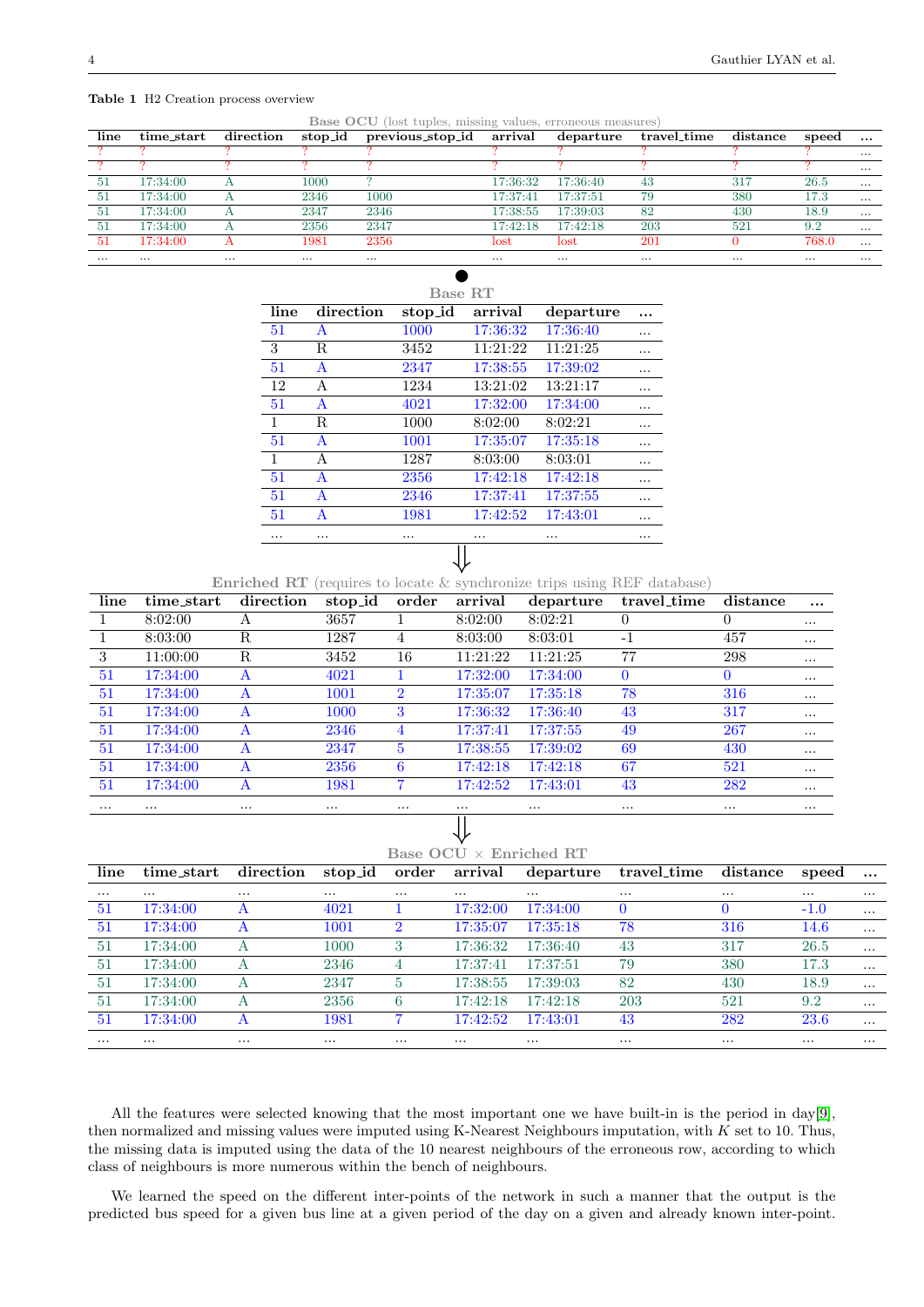| data set                      | Population                    | Average speed                | Speed standard deviation                    | Minimum speed                          | Maximum speed                           | Speed error rate |
|-------------------------------|-------------------------------|------------------------------|---------------------------------------------|----------------------------------------|-----------------------------------------|------------------|
| H <sub>0</sub><br>$_{\rm H1}$ | 16793293<br>15880770          | $20.31$ km/h<br>$21.33$ km/h | $11.6 \text{ km/h}$<br>$9.76 \text{ km/h}$  | $-996$ km/h<br>$1 \text{ km/h}$        | $130 \text{ km/h}$<br>$70 \text{ km/h}$ | $5.4\%$<br>$0\%$ |
| H2<br>H3                      | 17496142<br>17038432          | $20.77$ km/h<br>$21.33$ km/h | $10.3 \text{ km/h}$<br>$9.9 \text{ km/h}$   | $0 \text{ km/h}$<br>$1.1 \text{ km/h}$ | $70 \text{ km/h}$<br>$70 \text{ km/h}$  | $2.6\%$<br>$0\%$ |
|                               | data set                      | Number of Inter-Points       |                                             | Average Population per inter-point     |                                         |                  |
|                               | H <sub>0</sub><br>$_{\rm H1}$ | 10262<br>8398                |                                             | 1636<br>5041                           |                                         |                  |
|                               | H <sub>2</sub><br>H3          | 3363<br>3329                 |                                             | 5234<br>5149                           |                                         |                  |
|                               |                               |                              | Total H0, H1, H2 and H3 common inter-points |                                        |                                         |                  |

#### Table 2 data sets properties

Hence, we predict the speed using only temporal and categorical built-in features, ignoring the spatial information4 knowing that inter-points are only 607 meters long in average, begin and end with a bus stop.

3119

Using the data sets presented before, we trained a set of 6 different prediction models from the Scala SMILE framework<sup>5</sup> in its 1.5.2 version:

- 1. Random Forest
- 2. Decision Tree
- 3. Lasso
- 4. Bayesian Ridge
- 5. Gradient Boosting
- 6. Ordinary Least Square

We chose these regression models because they are common and long known as well as for their ease of use and overall performance.

We used 10-fold cross validation on each model to configure the models's hyper-parameters and kept the best resulting prediction's RMSE amongst them.

The Root Mean Squared Error is the standard deviation of the predictions's errors :

$$
\sqrt{\frac{1}{N}\sum_{1}^{N}(Y_t - \hat{Y}_t)^2}
$$
\n(1)

N is the population of the test data set,  $Y_t$  the observed commercial speed and  $\hat{Y}_t$  the predicted commercial speed. A low RMSE (i.e near 0) indicates a good prediction accuracy.

The RMSEs results are compared in Figures 1, 2, 3, 4 and 5.

Figures 1 to 4 compare the resulting RMSE for different pairs of data sets, respectively H0-H1, H2-H3, H0-H2 and H1-H3. On x axis are presented the inter-points ordered by name (for a better readability of the legend, only a few names are displayed over the 3119 inter-points). On y axis are presented the RMSE values for each inter-point.

Figure 5 summarizes the RMSEs of H0, H1, H2 and H3 in order to facilitate the analysis of results

Also we compared RMSEs normalized on scatter indicator of input data (here standard deviation, and mean) in Tables 4 and 5. The nearer to 0 it is, the better the fit is. De facto, it is harder to get a normalized RMSE close to 0 normalizing with standard deviation than with mean.

The prediction models were trained on a 64 cores @ 3.4Ghz machine with 64 Gb RAM @ 2933Mhz, running Manjaro 18.1 in its KDE version.

Computation time for the 3119 inter-points of each data set is around 14 hours and detailed as follows:

- 3h30 data preparation
- 10h30 of training for 3119 inter-points \* 6 models

During prediction experiments, some inter-points'training would fail, either because of data issues (like insufficient amount of data, malformed data), or tweaking issues (as we tweaked each model only once in accordance to the average statistics of the inter-points). Table 3 shows the failing statistics for each input data set.

Figure 5 shows the variation of prediction accuracy between the different data sets.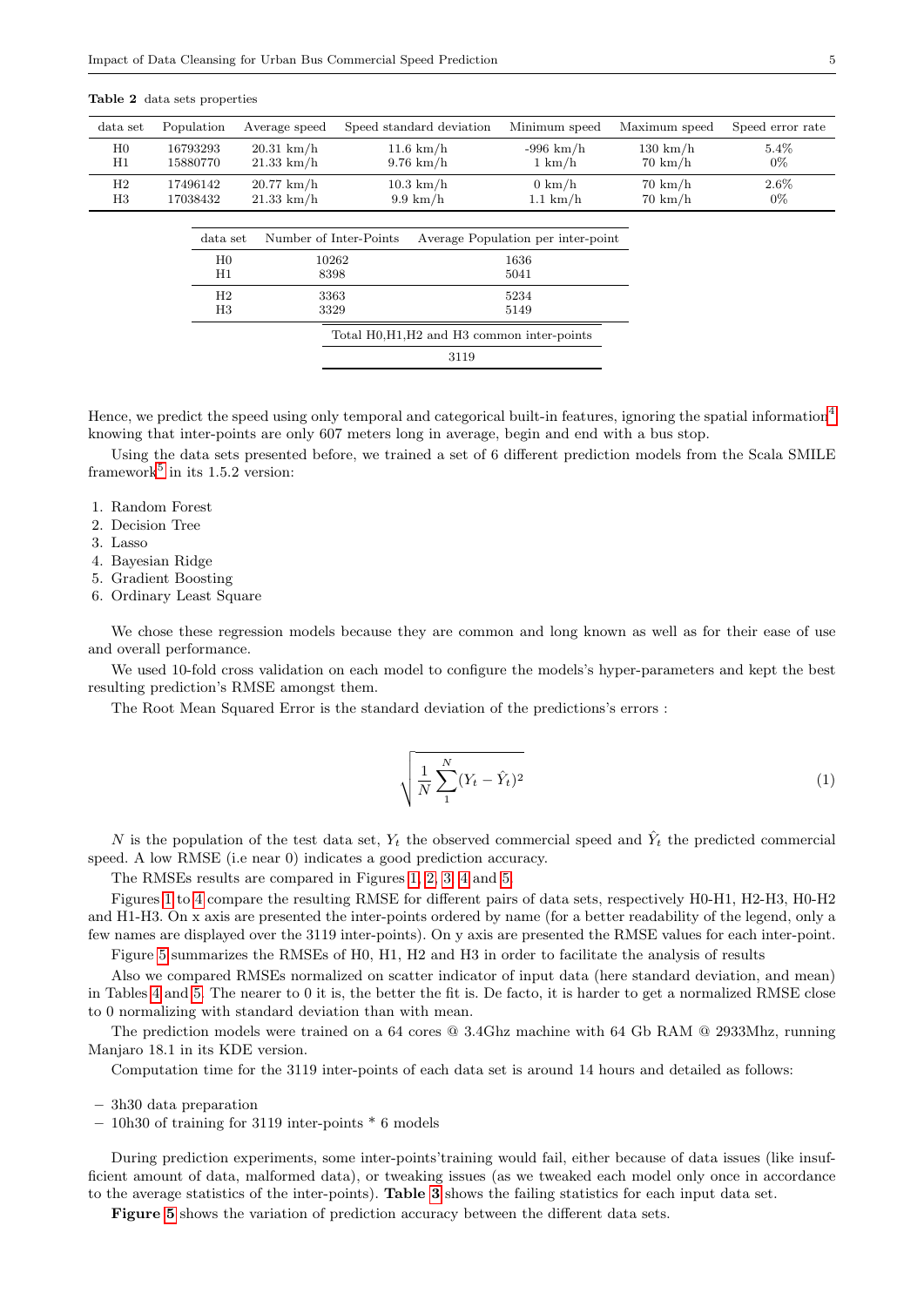Table 3 Inter-points learning failures





Fig. 1 RMSE variation over 3119 inter-points common to H0 and H1





# 5 Discussion

Figure 1 shows the RMSESs of the inter-points of H0 and H1. The content of Figure 5 supports the fact that the quality enhancement done from H0 to obtain H1 implies a statistically significant boost in predictions with the average RMSE of predicted H1 being 21.34% smaller than predicted H0. In the same way, the 95th percentile in predicted H1 is 33.09% smaller than the 95th percentile of H0. In the same way, the standard deviation of the RMSE of H1 benefits from a 57.87% drop in comparison to the standard deviation of the RMSE of H0..

<sup>4</sup> That we don't have anyway

<sup>5</sup> <http://haifengl.github.io/>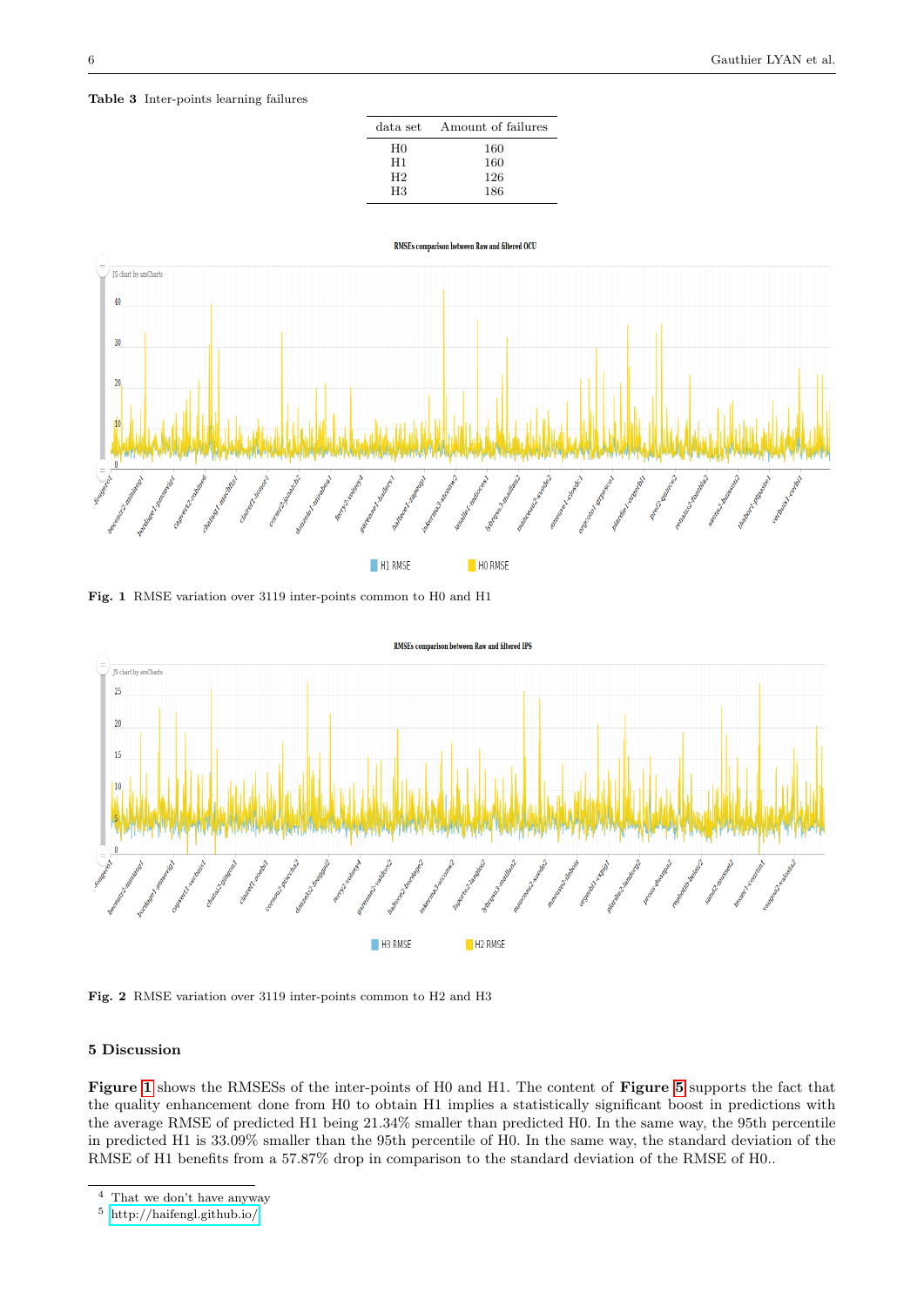

Fig. 3 RMSE variation over 3119 inter-points common to H0 and H2



Fig. 4 RMSE variation over 3119 inter-points common to H1 and H3

Table 4 NRMSE of H1

Table 5 NRMSE of H

| SD normalized RMSE | Mean normalized RMSE |
|--------------------|----------------------|
| 0.84               | 0.2                  |
|                    |                      |
|                    |                      |
|                    |                      |
| SD normalized RMSE | Mean normalized RMSE |

In Table 2, the filtering of H0, yielding H1, shows that the average population per inter-point dramatically raises, while the number of represented inter-points drops by 18.16%. We note that the global population varies in the exact same proportion as the input data error rate. This is due to the fact that the amount of faulty data in the global population is equal to the error rate of the global population.

Figure 3 shows the RMSESs of the inter-points of H0 and H2. Figure 5 contains insights that let us think that the quality enhancement done from H0 to obtain H2 does not really enhance the prediction precision. Indeed, with an increase of 1.14% of the average RMSE from H0 to H2, it seems to be of little interest when contrasted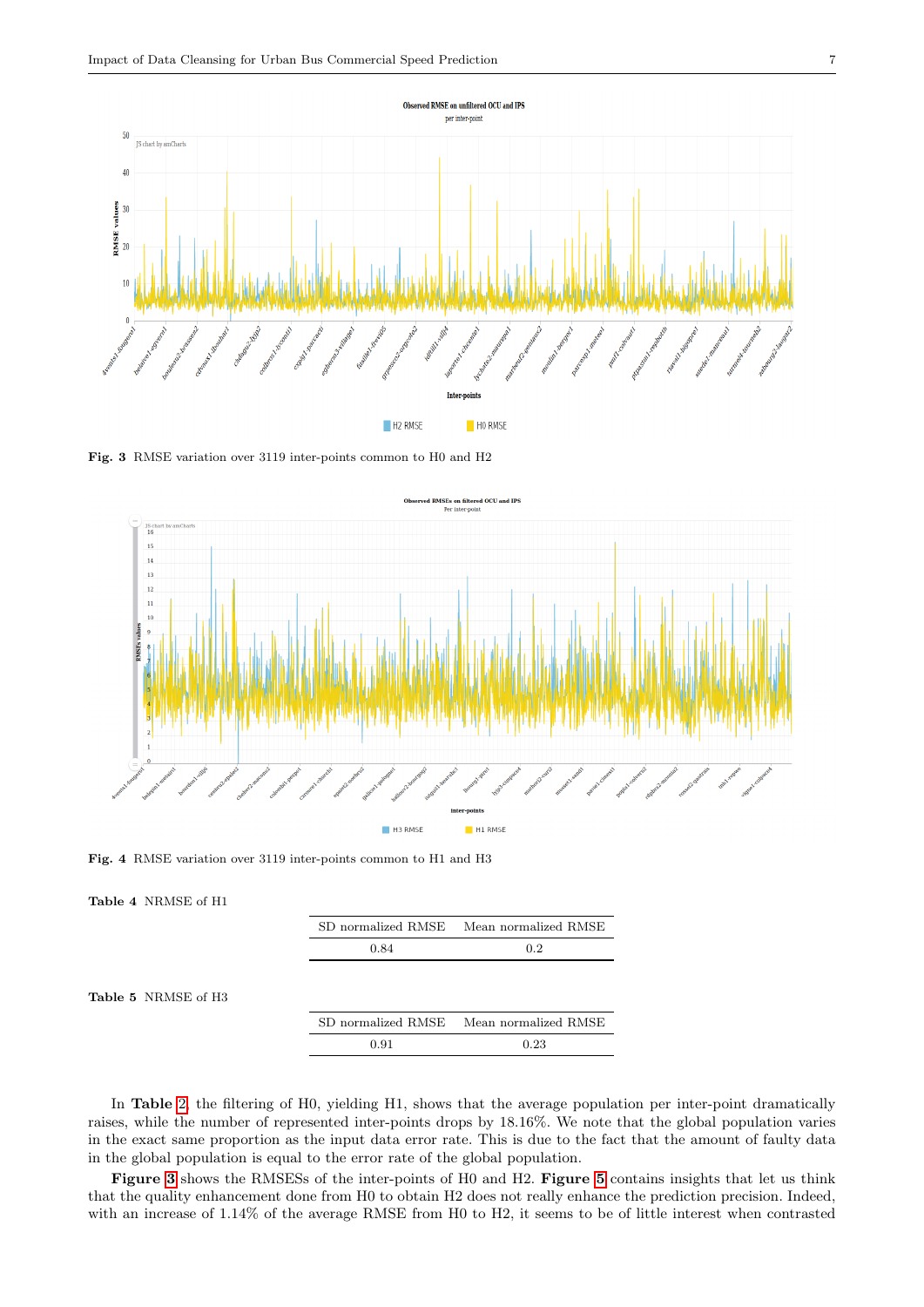

# **Machine Learning results**

Fig. 5 Prediction results comparison chart

with the computational time needed to process a single day of data for H2. Indeed, processing a day of data for H2 is 24 times longer than computing a day of data for H0.

However, as shown in Table 2, the speed error rate is lowered by around 51,85% from H0 to H2. In the same way, H0 outliers are far more distant from the mean than H2's. On the other hand, it is worth noting that even if the average inter-point population is more than doubled from H0 to H2, the standard deviation of the commercial speed only varies by around 10%. Also, the mean speed is quite steady between those two data sets. We observe that the average population per inter-point of H1 and H2 is not much different with only 2% of variation. Added to the heavy computing needed to build H2 from H0, as stated before, those results make it quite obvious that the cleansing from H0 to H2 is somehow an overkill compared to the cleansing from H0 to H1 in terms of data set statistics and prediction performance.

Figure 5 confirms that H2 is somehow not suitable for commercial speed prediction, as stated before. Also, Figure 5 highlights the evidence that the cleansing from H2 to H3 is worthy, filtering H2 being less costly in computing time than building it. Filtering a day of data from H2 yielding H3 takes a few minutes. The global population varies in the exact same proportion as the error rate, following the same rules and trends of the population evolution between H0 and H1.

Finally, Figure 5 shows that even if H3 is more populated than H1 (cf. Table 2), the enhancement of the standard deviation and 95th percentile of RMSEs are not sufficient to make it worth the cost to compute H2 and H3 for prediction. Worse, the average RMSE's of H3 increases even if the average speed and standard deviation of H1 and H3 are similar as stated in Table 2, and the normalized RMSEs in Tables 4 and 5 supports the idea that H1 is the best choice for prediction in this specific context.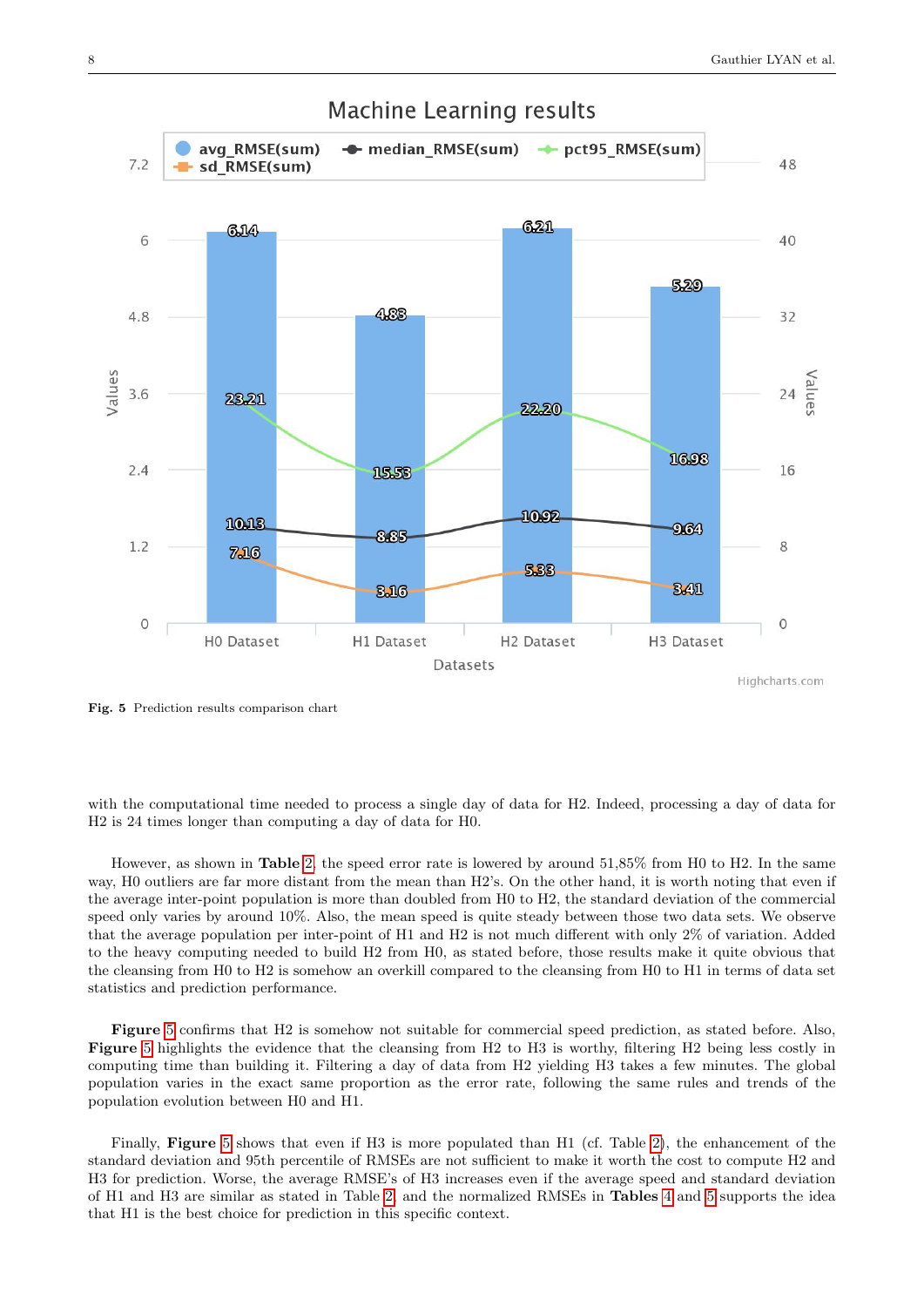#### 5.1 Threats to validity

#### 5.1.1 Construct

In the context of this paper, construct validity implies that the data chosen for the experiment is representative enough regarding the original data and the data quality rules created on purpose. Also the prediction models should behave evenly when an experiment is led several times using the same datasets.

Prediction models were not tuned using grid search because of time issues and compatibility in the SMILE API. This implies that the results could be better with enhanced hyper-parameters, yielding less training failures. In our investigation, we found that many of the inter-points for which prediction failed were poor in data. Also, the amount of failures in our study represent less than 6.5% of the 3119 inter-points we had in average. Recovering all of the failures could change the overall result, yet, probably not dramatically even with a better tweaking of hyper parameters.

We assumed that the inter-points were small enough not to consider the spatial information. May be it would be interesting to confirm whether this was right or not in our further work. Usually [7], the ratio of elements (such as traffic lights, stops, etc) per kilometer is considered to estimate their impact on bus commercial speed. Our inter-points being smaller than 1 km, they probably are short enough for those elements not to impact the commercial speed significantly. However, adding the spatial data to our data set in further studies is needed to confirm this claim.

Inter-points that are exclusive to each data set were not tested and may have changed the interest of H2 and H3, hence the global result of the study. If one wants to learn and predict commercial speed over the whole network (commercial and deadhead trips), then H0 would be the way to go according to the fact that it contains far more inter-points information. However, if one wants to work on commercial trips only, H1 or H3 would be better. Hence, depending on the goal, the outcome might be different. In our case, we aimed at predicting the commercial speed regardless of the commercial or deadhead aspect of the input trips data.

#### 5.1.2 Internal threats to validity

We selected features among dozens of fields based on what others studies have used to predict commercial speed. It is unlikely that other features that the one we used would have significantly enhanced the prediction results, yet it is still a threat to consider.

We assumed that the 20 seconds temporal resolution of the data in RT has no specific impact on the bus travel time, the amount of trips smoothing it out. We somehow validate that there is indeed a smoothing effect when we compare the average speed of H1 and H3 in Table 2 which are equal. However the standard deviation evolution shows that the 20 second resolution has an impact, even if it is quite low. If we had to recover more than 13% of data from RT, may be the resolution would have a greater impact unless the whole data set was recomputed from RT only.

We did not control the data quality of timestamped data and odometer distances metrics. More generally, we have no mean to assess the accuracy level of the AVL that provides us with this data. Even if we cannot control the data upstream, we observe that the data consistency is quite good: as already discussed, H0 only has 5.4% of errors (cf Table 2). If the odometer were to fail massively, we would probably observe a rise in speed error rate, making it clear that we should not use this data as an input for our experiments.

#### 5.1.3 External threats to validity

Cleansing rules were chosen based on what is known about legal bus speeds in France and it is possible that the filtering could be better done. Typically, each inter-point would probably be predicted more accurately if they were to have their data filtered against their own specific legal maximum speed, which was not possible to consider in this study. Based on the fact that bus driver are urged to respect speed limits in the different areas the bus travel through and that this is a professional condition, it is probably legitimate to assume that the speed recorded within the different inter-points stays within the legal limits in almost all of the cases. Yet a significant rise of the commercial speed would be an indicator of driving issues.

This study was based on the bus data of a single city, Rennes (France), for a single period of time. We mitigated the single period of time issue by running the same experiment in varying periods, without noticeable impact on our results. The Rennes metropolis is typical of Western European cities, with a crowded medieval downtown, less crowded suburbs, and some reserved ways for public transportation, so we foresee that most of what we have learnt here could be applied to similar cities. The same goes for the data quality issues: as we have seen before, most of Public Transportation Information Systems suffer from similar data quality issues. Still before being able to generalize our results, it would be necessary to run similar experiments with other cities bus networks. This could be easy to do since our data processing methods could be reused out of the box for a new data set.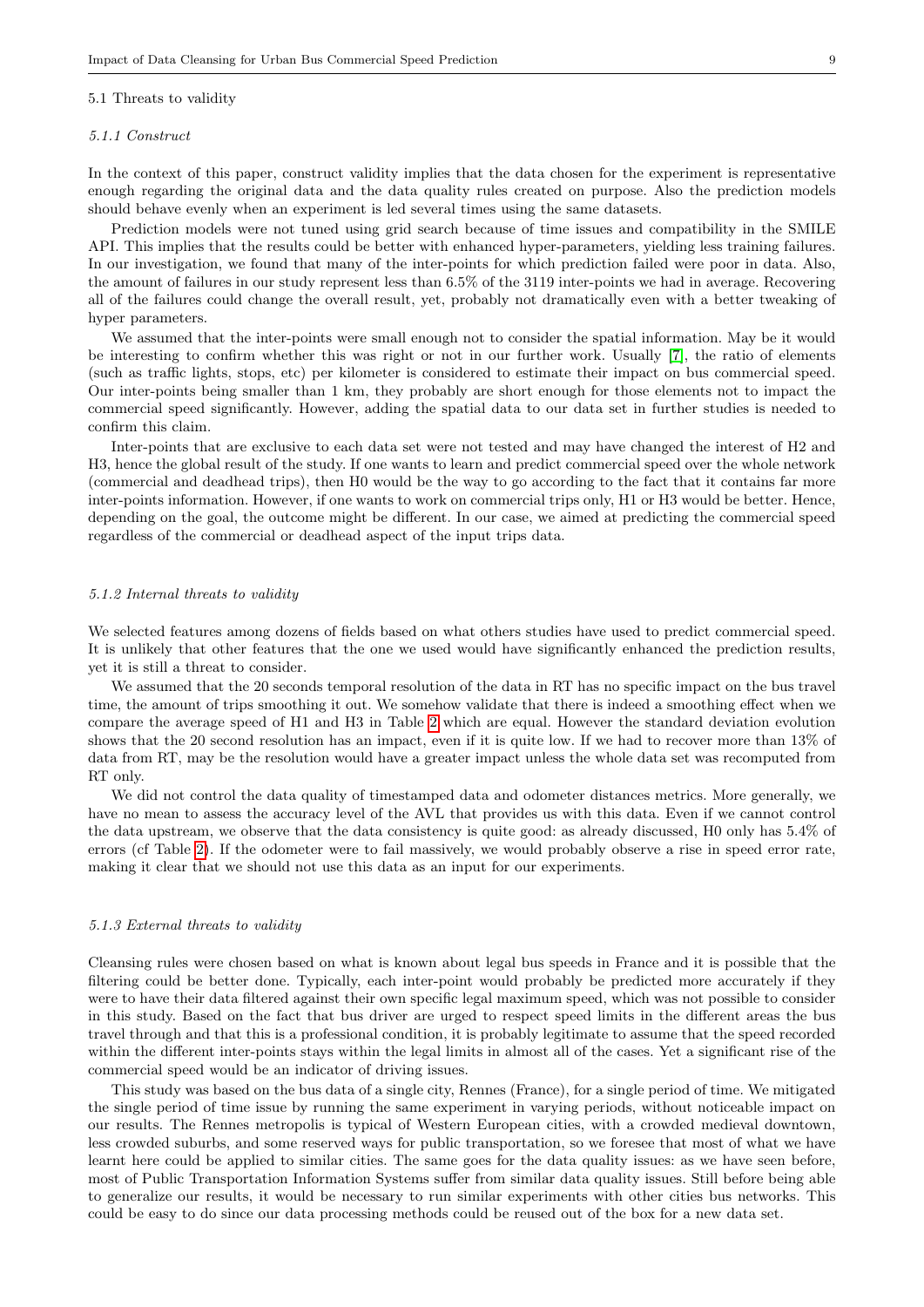# 6 Related work

## 6.1 Transport related

There are only a few studies on data quality in transportation.

Brian L. Smith et al. [1] proposed a set of statistical tools to handle missing data in transportation management systems. Their work shows that it is possible to infer missing data with a satisfying error rate, as long as the correct heuristic is used for this purpose. Their work is part of the world of global transport while ours is part of the world of bus transport. Also, we rely more on filtering and redundancy than on empty data imputation to enhance the quality of our data sets.

Ma and Chen [10] explored the data quality of smart card and GPS systems. They claim that it is needed to use redundant data when it is available to recover or correct missing values and that any useless field should be removed from the smart card data sets. Also, they claim that the error identification is made harder by the complexity of transportation systems that are often made of many manufacturers and stakeholders. They say that this should urge the data manager to work on the data consistency before data collection to make sure that all the production data is based on the same units, definitions and same accuracy level. We took their advice when building H2 and H3 data sets, especially regarding the use of redundant data. However, we applied it on AVL data set instead of smartcard. Also, we managed to obtain a satisfying data quality level after the data collection was made without knowing how the data is managed upflow.

Robinson et al. [12] studied methods to improve data quality of smartcard systems. They identify different sources of error in 4 investigation domains that are software, hardware, data and user. They proposed a method to identify boarding and unboarding data errors and faulty data supplies. They claim that taking care of smartcard data quality can reduce costs and enhance the service quality offered by the transportation network. While their work focused on smartcard data, we focused on AVL data, taking the errors sources they found in AVL systems into account, especially odometer issues. This led us to use theoretical distances when needed and to recompute commercial speed metrics in H2. Taking their advice into account led us to the conclusion that the AVL system in Rennes looks quite accurate, even if some filtering is needed after data collection.

Also, there is a limited number of studies on the impact of data quality on prediction accuracy.

# 6.2 Other domains

Cortes et al. [4] studied the impact on data quality for classification tasks. They used a data set from AT&T to predict failures on telecommunication paths. They ran series of experiments using neural networks to reach an asymptotic value of 25% classification error which is yielded by the input data quality. These results made them claim that data quality is paramount for classification tasks. More generally, they say that using a data set that was not thought for a specific task at hand may yield poor results. They focused on neural network approach while we used a set of different prediction (machine learning) algorithms, yet we obtained results that follow the same trend as described in their study with a prediction accuracy reaching a floor at a given level of data quality.

Blake and Mangiameli [3] worked on data quality and problem complexity (number of categories to classify) impact on classification tasks. Their study is composed of four dimensions: accuracy, completeness, consistency, and timeliness that are considered to be the most important dimensions in data quality. They imagined 4 hypothesis based on the idea that the variation of the different data quality dimensions and the problem complexity imply classification accuracy variations. They first assessed their hypothesis over a home-made tool based on Weka $^6$  using generated data as input. Finally they validated their hypothesis on a real-world use case provided by Tel-Fast. While they used classification algorithms, we worked on a set of regression algorithms. Also, we did not explore the timeliness dimension of our data set, nor the complexity of the problem to solve, because we only had one. Yet, our results are validating the fact that, in our context, accuracy and consistency have an impact on prediction while completeness does not have a significant impact.

Bansal et al. [2] demonstrated that there is a correlation between data accuracy and prediction level for linear regression and neural networks models on financial risk forecasts. They used data from the Capital Markets Sector of Manufacturers Hanover Trust Company and CITIBASE, in which they added noise at different controlled level to assess the impact of data quality level on their machine learning tasks. Their results clearly show that the more the data is noised, the worst the results in most of the cases for linear regression and neural networks. Their study focused on linear regression and neural network while we use a set of prediction (machine learning) algorithms. Also, we tried to lessen the noise in our data while they added some in theirs. Finally, they claim that in most of the cases the better the data quality is, the better the prediction will be. Our work partly validates this claim, yet at some point the data quality process becomes too costly in our context with regard to the gain of prediction accuracy, that starts to stagnate.

<sup>6</sup> [https://www.cs.waikato.ac.nz/ ml/weka/](https://www.cs.waikato.ac.nz/~ml/weka/)